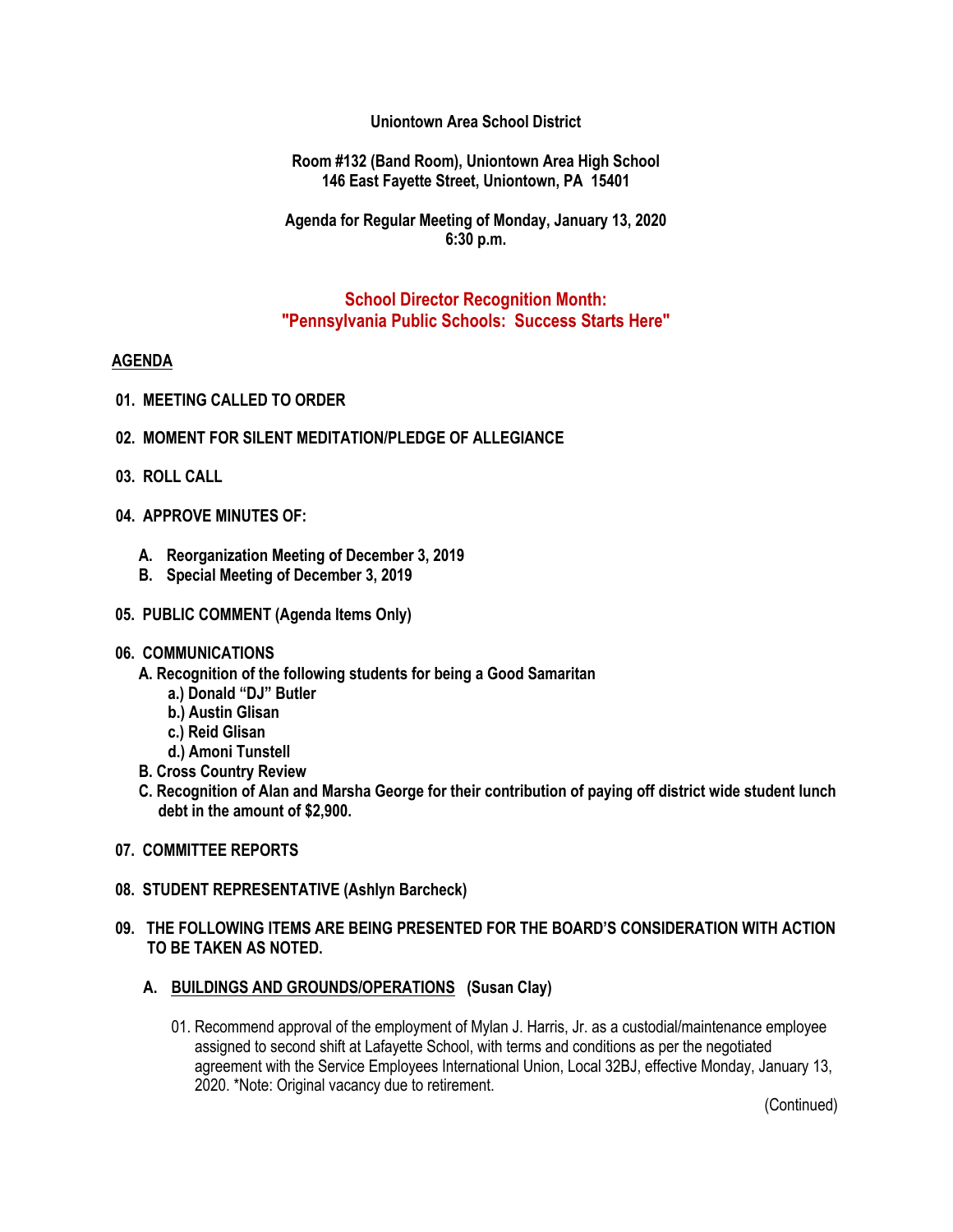02. Recommend approval of the employment of Mariah A. Williams as a four hour part-time cleaning person Assigned to High School Second Shift 400 Level as per the negotiated agreement with the Service Employees International Union, Local 32BJ, effective Monday, January 13, 2020.

# **B. EDUCATION (Kenneth G. Meadows)**

- 01. Recommend approval of the following persons to be added to the professional substitute list at \$110 per day contingent upon the receipt of proper clearances:
	- (a) Donald Guerrieri
	- (b) Ashley Harn
- 02. Recommend approval of the In Loco Parentis Requests as presented in **ATTACHMENT # 1.**
- 03**. (Information Item)** Review of Director Candidates for U.A.S.D. School Board as presented in  **ATTACHMENT #2.**
- 04. Recommend approval to select \_\_\_\_\_\_\_\_\_\_\_\_\_\_\_\_\_\_\_\_\_\_\_ to fulfill the vacancy of Thomas W. Gerke. Note: Term Expires in 2021.

# **C. FINANCE/PERSONNEL (William Rittenhouse, Jr.)**

- 01. Recommend approval of the following financial statements for November, 2019:
	- (a) General Fund Treasurer's Report
	- (b) Budget and Revenue Report
- 02. Recommend approval of payroll for December, 2019.
- 03. Recommend approval for payment of the following bills, authorizing and directing Officers of the Board to issue vouchers for same:

| (a) General Fund       |  |
|------------------------|--|
|                        |  |
|                        |  |
| (D)                    |  |
| (c) Federal Funds      |  |
| (1) Title I & Title II |  |

- 04. Recommend approval of the 2019 Preliminary Delinquent Real Estate Tax Totals as presented in **ATTACHMENT # 3.**
- 05. Recommend approval to select example as board Treasurer.\*Note- this is due to the vacancy of Thomas W. Gerke.
- 06. Recommend approval to accept the resignation of Christine Hackney, cafeteria worker, from Lafayette School effective January 17, 2020.
- 07. Recommend approval for Suzanne Thomas to be added to the substitute cafeteria list at \$9.25 per hour.
- 08. Recommend approval to transfer paraprofessional Susie Reckner from Menallen School to that of Benjamin Franklin effective 01/06/2019.

## **D. POLICY/PROCEDURE (Dorothy Grahek)**

## **E. STUDENT ACTIVITIES (Don Rugola)**

 **F. SAFETY/SECURITY (John Holt)**